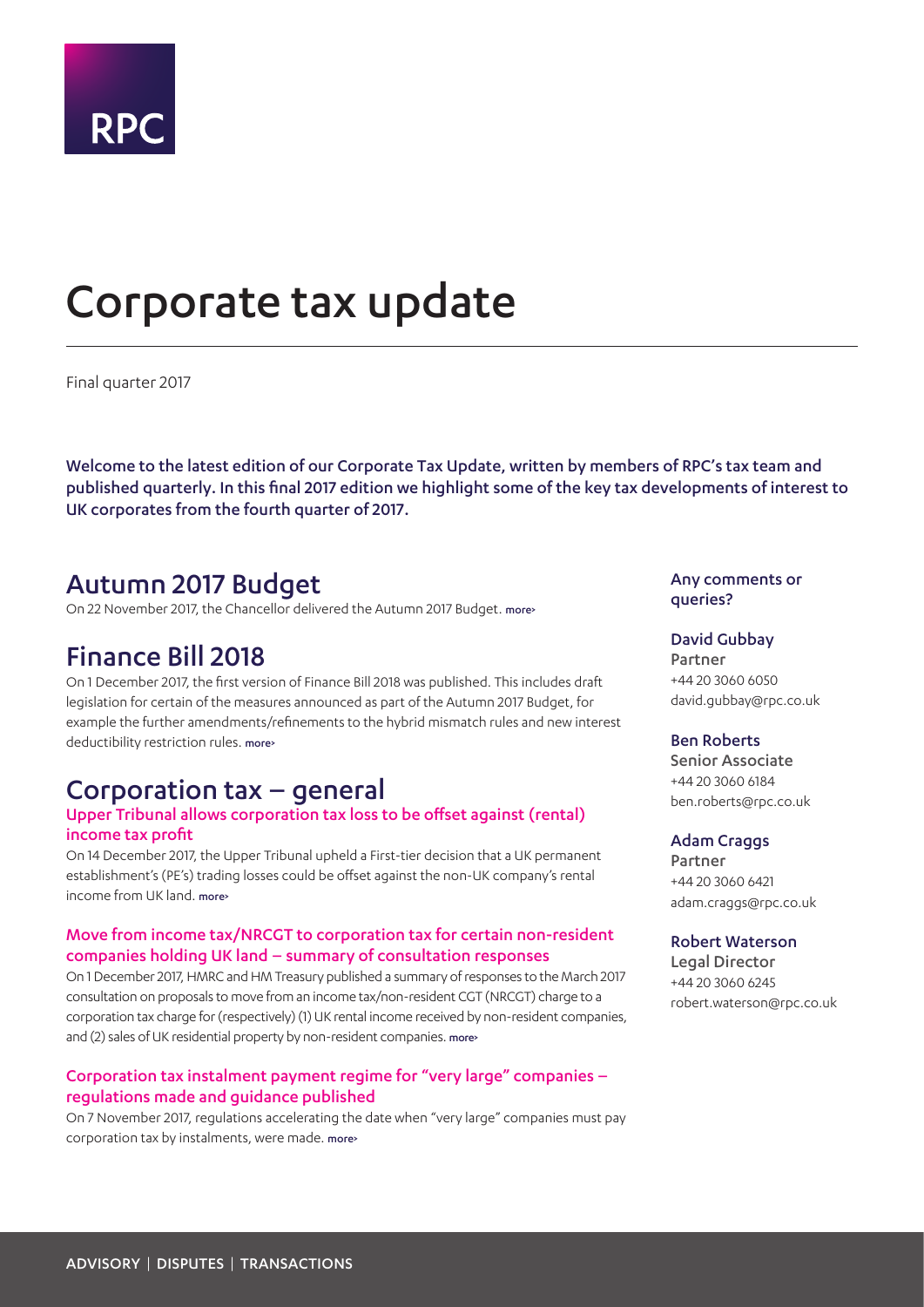## Draft HMRC guidance published on new corporation tax losses regime

On 7 November 2017, HMRC published draft guidance on the commencement rules for the new corporation tax losses regime which took effect from 1 April 2017. [more>](#page-7-0)

## Upper Tribunal confirms that appointment of receivers results in "degrouping" for corporation tax group relief purposes

On 4 October 2017, the Upper Tribunal held that from the date of appointment of receivers over a (would-be surrendering) group company, it was no longer grouped with a would-be claimant company for corporation tax group relief purposes. more>

## **VAT**

## Overpaid VAT – *Investment Trust Companies* Supreme Court decision – HMRC Brief published

On 19 December 2017, HMRC published Revenue & Customs Brief 4 (2017) following the Supreme Court's decision in *HMRC v The Investment Trust Companies (in liquidation)*. [more>](#page-8-0)

### Making tax digital – draft secondary VAT legislation published

On 18 December 2017, HMRC published draft secondary VAT legislation for the implementation of the "making tax digital" project. The draft legislation is open to consultation, and will take effect from 1 April 2019. [more>](#page-8-1)

### No VAT recovery for input tax on providing deposit accounts – Court of Appeal decision

On 13 December 2017, the Court of Appeal held that a bank could not recover input VAT incurred on provision of its deposit accounts. [more>](#page-8-2)

## HMRC clarifies position on impact of retaining existing buildings for VAT zero-rating treatment of construction services

On 2 December 2017, HMRC published VAT Information Sheet 07/17 which explains HMRC policy on the application of VAT to the construction of buildings where part of the existing building is retained. This follows on from three recent Upper Tribunal decisions. [more>](#page-9-0)

### VAT grouping consultation – HMRC publishes summary of responses

On 1 December 2017, HMRC published a summary of responses to its December 2016 VAT grouping consultation. The catalyst for the consultation was development in European case law and, in particular, the ECJ decisions in *Larentia + Minerva* and *Skandia*. [more>](#page-9-1)

### OTS publishes report on VAT simplification

On 7 November 2017, the Office of Tax Simplification (OTS) published its report on potential "simplifications" to the UK VAT system. [more>](#page-10-0)

## HMRC changes policy on VAT treatment of pension fund management services supplied by insurers

On 5 October 2017, HMRC announced the withdrawal of its policy treating supplies of pension fund management services by regulated insurers as VAT-exempt. [more>](#page-10-1)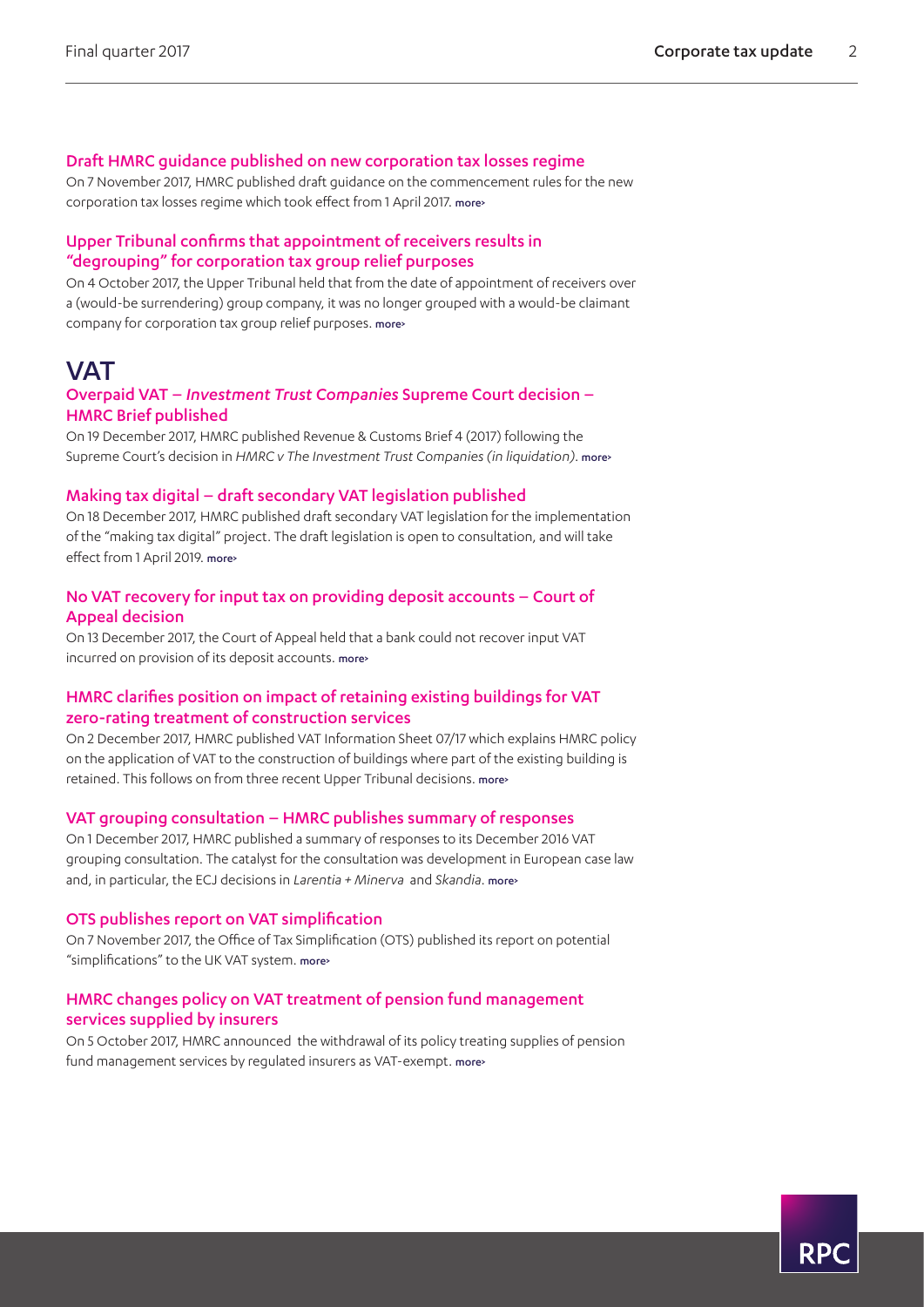## Stamp taxes

## ECJ holds that UK's 1.5% stamp duty charge on transfer to clearance service for sole purpose of listing existing shares, or offering new shares, is contrary to EU law

On 19 October 2017, the ECJ held that UK legislation imposing a 1.5% stamp duty charge on transfers of shares to clearance services (section 70 Finance Act 1986) was contrary to EU law, where the transfer took place for the sole purpose of (1) listing the shares on a stock exchange, or (2) offering new shares for purchase. more>

## International

## European Commission to refer Ireland to ECJ over €13bn illegal state aid to Apple

On 4 October 2017, the European Commission announced its decision to refer Ireland to the ECJ over its failure to recover up to €13bn, plus interest, from Apple. [more>](#page-13-0)

## European Commission decision on Amazon's tax treatment in Luxembourg

On 4 October 2017, the European Commission announced its decision that Amazon had been granted illegal state aid by Luxembourg pursuant to a 2003 tax ruling. All Amazon's European sales, and related profits, were recorded in Luxembourg (through its Luxembourg-incorporated operating company (OpCo)). The amount of illegal state aid (ie the amount of tax unpaid as a result of the illegal state aid) has been estimated by the Commission at €250m, plus interest. more>

## Miscellaneous

## Court of Appeal rules that statutory interest payable on an insolvency is subject to UK withholding tax (reversing earlier decision)

On 19 December 2017, the Court of Appeal held that statutory interest payable on an insolvency (under rule 2.88(7) IR 1986) is "yearly interest" for UK tax purposes. Such statutory interest is therefore subject to UK withholding tax (20%). The Court's decision reversed the earlier High Court decision. more>

## Further GAAR Advisory Panel opinions published

On 11 December 2017, the General Anti-Abuse Rule (GAAR) Advisory Panel published a further opinion, concluding that a scheme designed to exploit the close company "loans to participators" legislation was abusive. [more>](#page-14-0)

## Consultation on "tackling the hidden economy" proposals to require tax registration checks for public sector licences

On 8 December 2017, HMRC published a consultation on proposals to require evidence of tax compliance before the grant of certain licences by public sector bodies. more>

## DPT judicial review – Court of Appeal upholds decision to refuse permission

On 2 November 2017, the Court of Appeal upheld the High Court's decision to refuse permission for judicial review of HMRC's issuance of a Diverted Profits Tax (DPT) charging notice. [more>](#page-15-0)

## HMRC updates its Litigation and Settlement Strategy (LSS)

On 30 October 2017, HMRC published an updated version of its Litigation and Settlement Strategy (LSS). [more>](#page-15-1)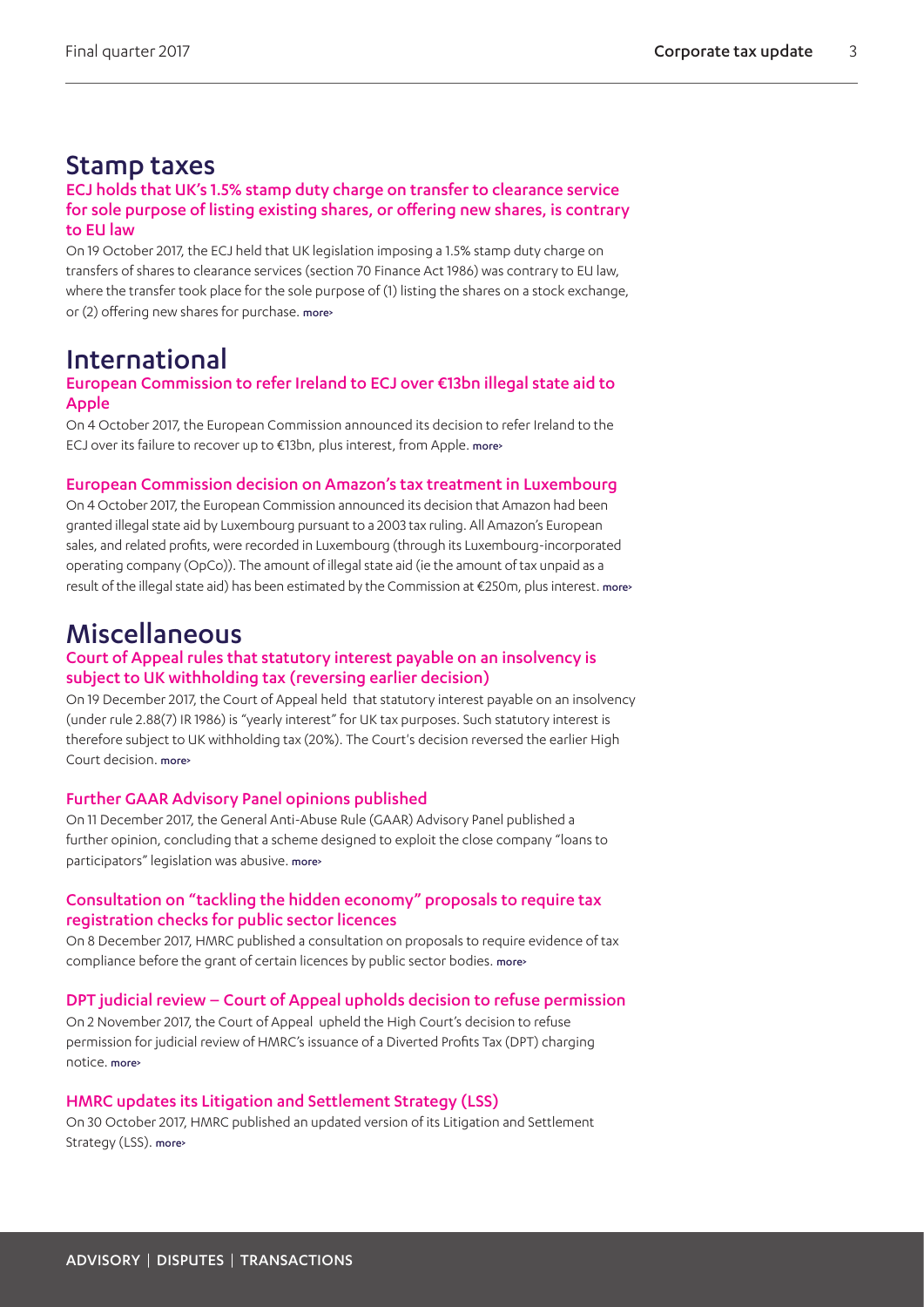## <span id="page-3-0"></span>Autumn 2017 Budget

On 22 November 2017, the Chancellor delivered the Autumn 2017 Budget. As well as some further tinkering with the hugely complex hybrid mismatch rules and new corporation tax interest deductibility restriction regime, the key announcements of most interest to corporates include:

### Gains made by non-residents on sales of UK property

The government has launched a consultation on plans, to take effect from April 2019, to subject non-residents to UK tax on gains upon sale of all UK land. The consultation proposes three extensions to current law in this regard:

- **•** extension of the UK tax charge to gains by non-residents on sale of all UK property (ie commercial, as well as residential, property)
- **•** extension of the UK tax charge to gains by widely-held non-resident companies on sale of UK property (currently, only closely-held non-resident companies are taxed on gains on sale of residential property)
- **•** new charge to tax on gains of non-residents on "indirect" disposals of shares etc. in "property rich" entities. In order to be "property rich", at least 75% of the gross asset value of the entity must be derived from UK land (whether commercial or residential). Holdings of less than 25% ( judged over a five-year period) will be ignored for these purposes.

Whilst described as a consultation it seems highly probable that these changes will be enacted.

The consultation can be viewed [here.](https://www.gov.uk/government/consultations/taxing-gains-made-by-non-residents-on-uk-immovable-property)

## Losses of permanent establishments and double tax relief

From 22 November 2017, a further restriction now applies to UK companies with permanent establishments (PEs) located elsewhere, looking to take advantage of double tax relief in the UK in respect of overseas tax paid on the profits attributable to the PE. The new restriction is intended to ensure that the UK company does not get tax relief twice for the same loss. In summary, if the non-UK jurisdiction allows losses attributable to the PE to be set off against profits not attributable to the PE (ie "sideways" loss relief) then any overseas tax saved as a result will be taken into account in determining the extent of any double tax relief available in the UK.

## Stamp duty and SDRT on share issues to clearance services and depositary receipt issuers

The government has confirmed that it will not seek to take advantage of Brexit as an opportunity to reintroduce the 1.5% stamp duty and SDRT charges under sections 67, 70, 93 and 96 of the Finance Act 1986.

### Withholding tax on royalties

It was announced that, as part of the government's approach to taxing the "digital economy", a consultation would be launched on proposals to significantly widen the scope of the UK withholding tax obligation on royalty payments.

Under current law, UK tax at the rate of 20% is required to be deducted at source from IP royalty payments to persons whose "usual abode" is outside of the UK. It is, however, currently a requirement that for the withholding obligation to apply, the payer of the royalties must be UK resident or have a UK permanent establishment.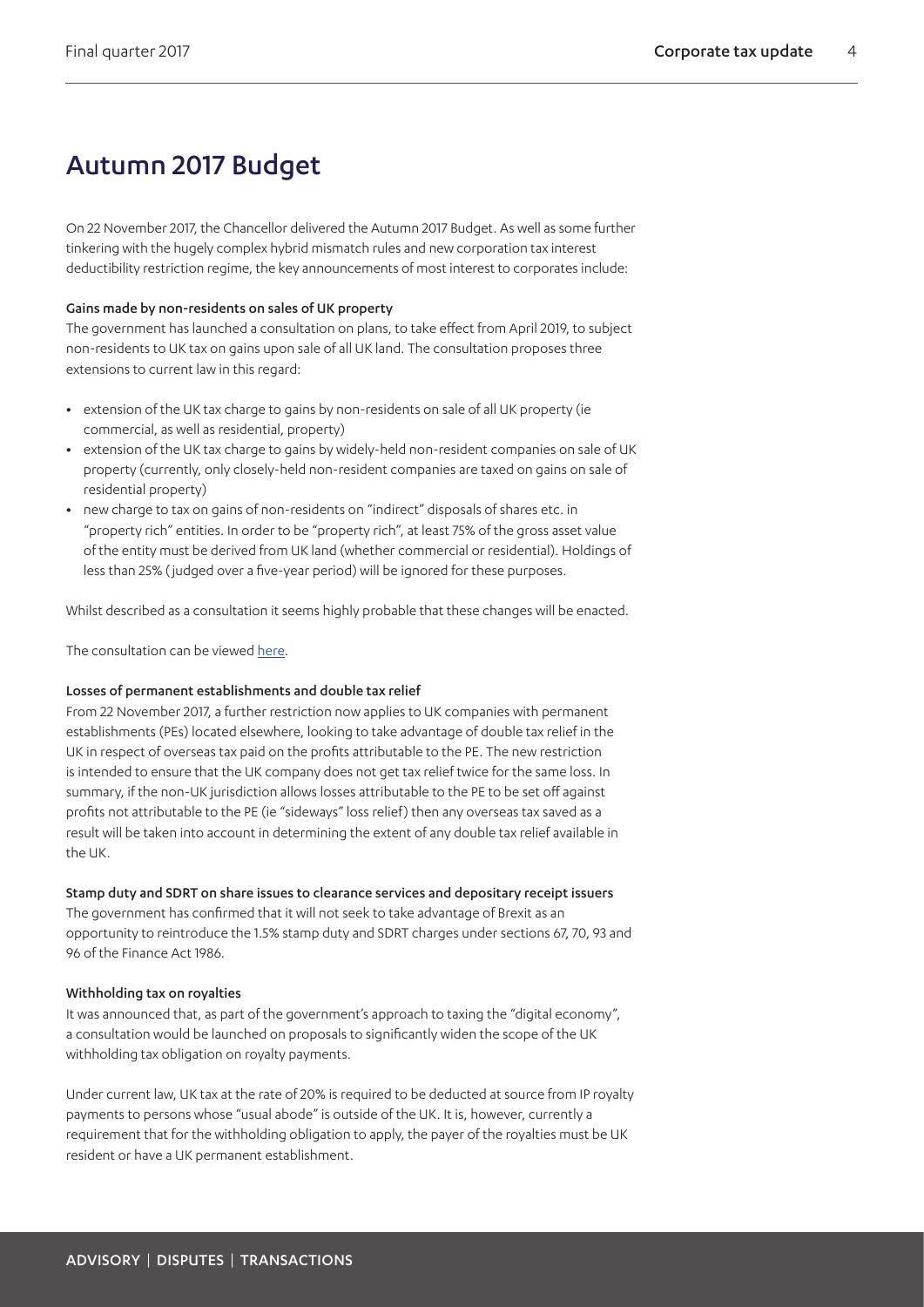The consultation was indeed published on 1 December 2017 and the proposal is that the UK withholding tax obligation will be extended to royalties paid by non-UK residents, not having a UK taxable presence but making sales in the UK. As proposed, only payments between connected parties with the recipient in a low or no-tax jurisdiction would be caught by the extension. The consultation envisages that the new rules will take effect from April 2019.

The consultation can be viewed [here.](https://www.gov.uk/government/consultations/royalty-withholding-tax)

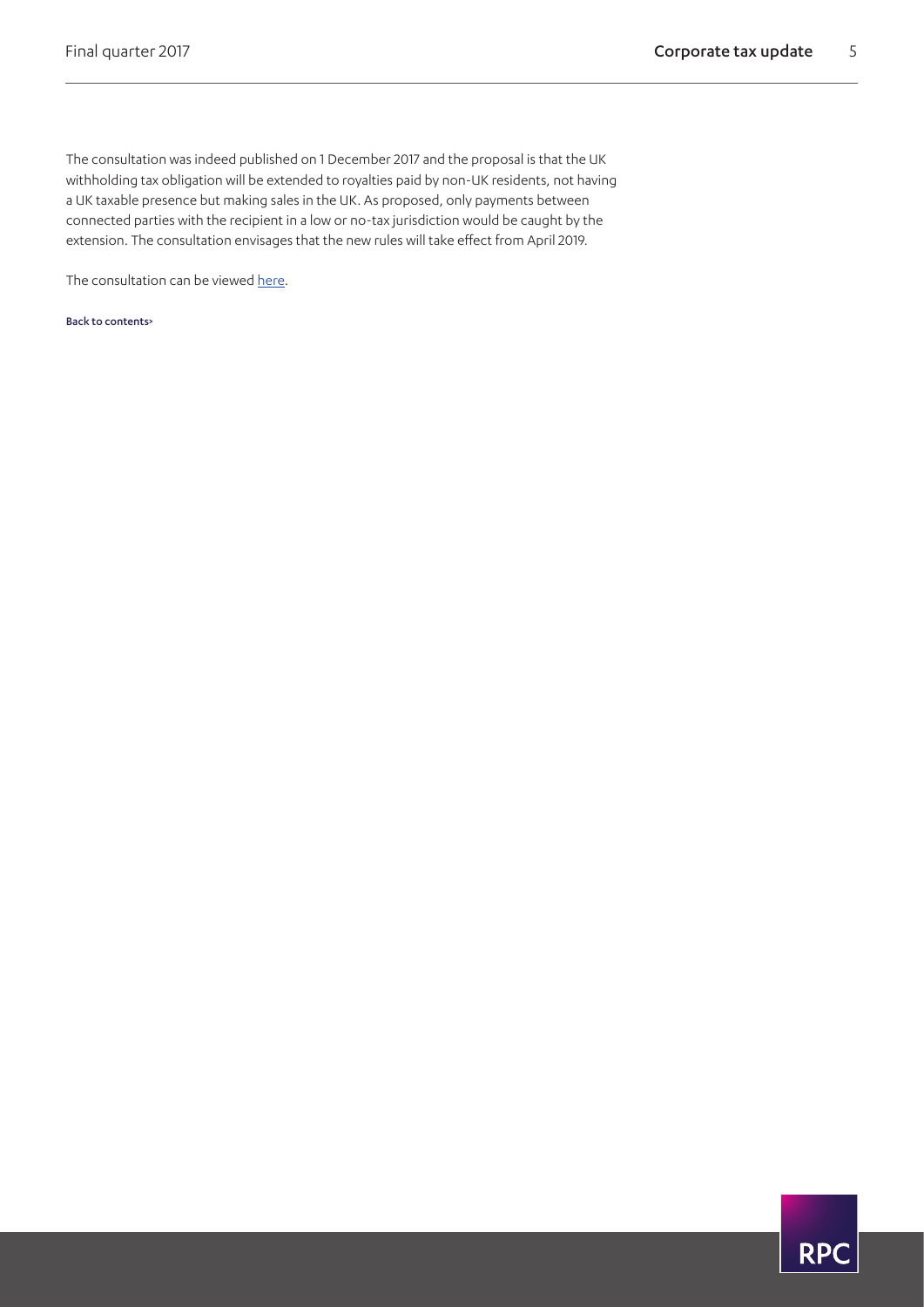## <span id="page-5-0"></span>Finance Bill 2018

On 1 December 2017, the first version of Finance Bill 2018<sup>1</sup> was published. This includes draft legislation for certain of the measures announced as part of the Autumn 2017 Budget, for example the further amendments/refinements to the hybrid mismatch rules and new interest deductibility restriction rules.

The first version of the Bill can be viewed [here](https://services.parliament.uk/bills/2017-19/financeno2/documents.html).

[Back to contents>](#page-0-0)

<span id="page-5-1"></span>1. Referred to as the Finance (No.2) Bill 2017-19.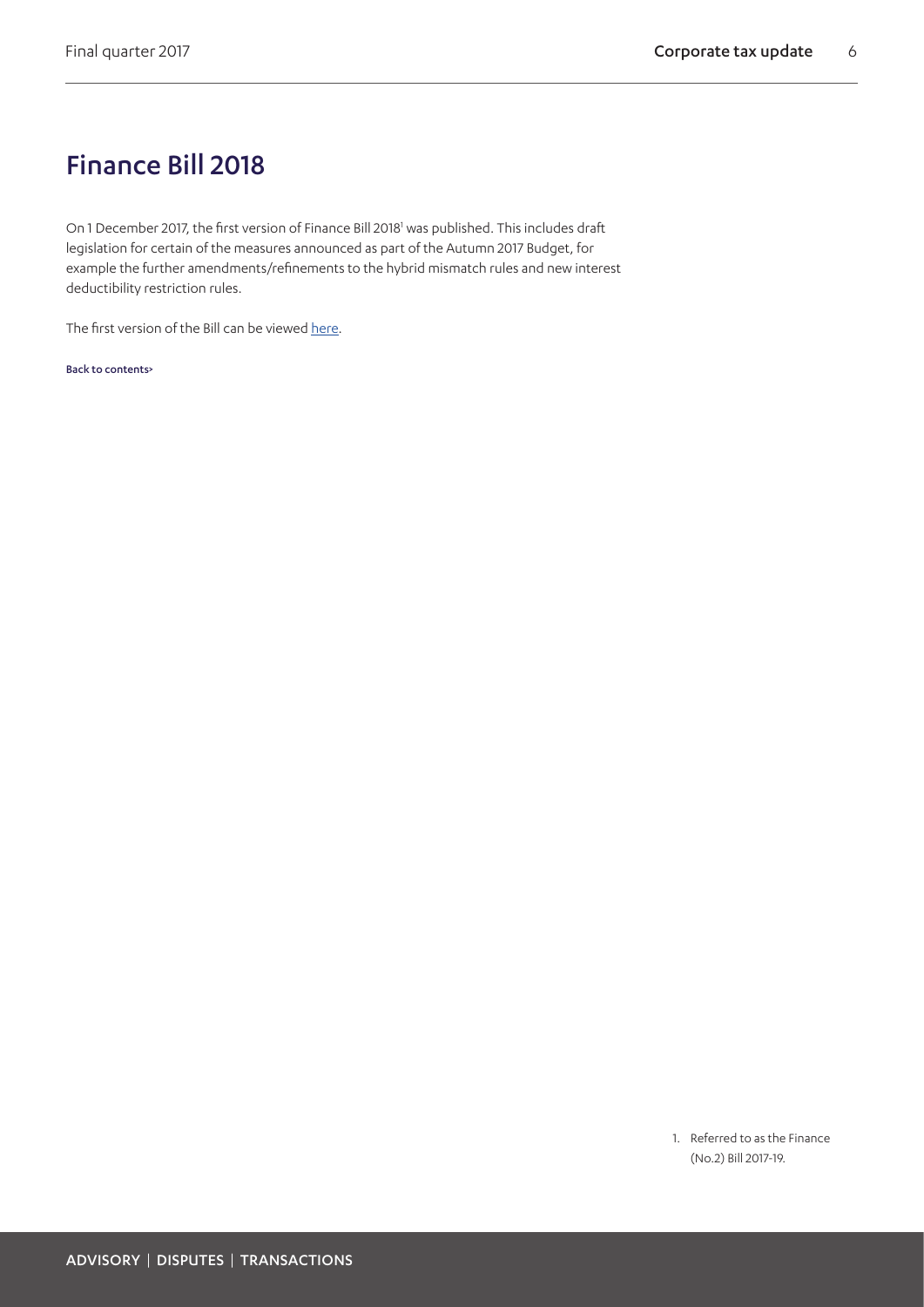## Corporation tax – general

## <span id="page-6-0"></span>Upper Tribunal allows corporation tax loss to be offset against (rental) income tax profit

On 14 December 2017, the Upper Tribunal<sup>2</sup> upheld a First-tier decision that a UK permanent establishment's (PE's) trading losses could be offset against the non-UK company's rental income from UK land.

For our earlier commentary on the First-tier Tribunal decision, see [here](https://www.rpc.co.uk/perspectives/tax-take/corporate-tax-update-second-quarter-2016).

Given the impending move, from April 2020, to taxing non-resident companies holding UK land under the corporation tax regime, the ongoing effects of this decision are likely to be limited.

The decision can be viewed [here.](https://assets.publishing.service.gov.uk/media/5a32919840f0b628a4375e28/HMRC_v_English_Holdings_BVI_Ltd.pdf)

#### [Back to contents>](#page-0-0)

## <span id="page-6-1"></span>Move from income tax/NRCGT to corporation tax for certain non-resident companies holding UK land – summary of consultation responses

On 1 December 2017, HMRC and HM Treasury published a summary of responses to the March 2017 consultation on proposals to move from an income tax/non-resident CGT (NRCGT) charge to a corporation tax charge for (respectively) (1) UK rental income received by non-resident companies, and (2) sales of UK residential property by non-resident companies.

The summary confirms that the planned changes will go ahead, with effect from 6 April 2020. This being despite the fact that most respondents were not in favour of subjecting non-residents currently within the scope of the NRCGT charge to a charge to UK corporation tax instead.

The response summary paper makes it clear that the planned changes will apply to non-resident companies investing in UK property through non-UK property unit trusts.

See [here](https://www.rpc.co.uk/perspectives/tax-take/corporate-tax-update-first-quarter-2017) for our earlier commentary on this consultation.

The summary of responses can be viewed [here.](https://www.gov.uk/government/uploads/system/uploads/attachment_data/file/664178/Non-resident_companies_chargeable_to_income_tax_and_non-resident_CGT_summary_of_responses.pdf)

#### [Back to contents>](#page-0-0)

## Corporation tax instalment payment regime for "very large" companies – regulations made and guidance published

On 7 November 2017, regulations accelerating the date when "very large" companies must pay corporation tax by instalments, were made.

For accounting periods beginning on or after 1 April 2019, companies with annual taxable profits above £20m will need to make quarterly instalment payments of tax in the 3rd, 6th, 9th and 12th months of the **current** accounting period.

Companies within the instalment payment regime, but with profits not exceeding £20m, will continue to pay corporation tax by instalments in the 7th and 10th month of the current accounting period, and the 1st and 4th month of the following period.

<span id="page-6-2"></span>2. In *HMRC v English Holdings (BVI) Ltd* [2017] UKUT 0842 (TCC).

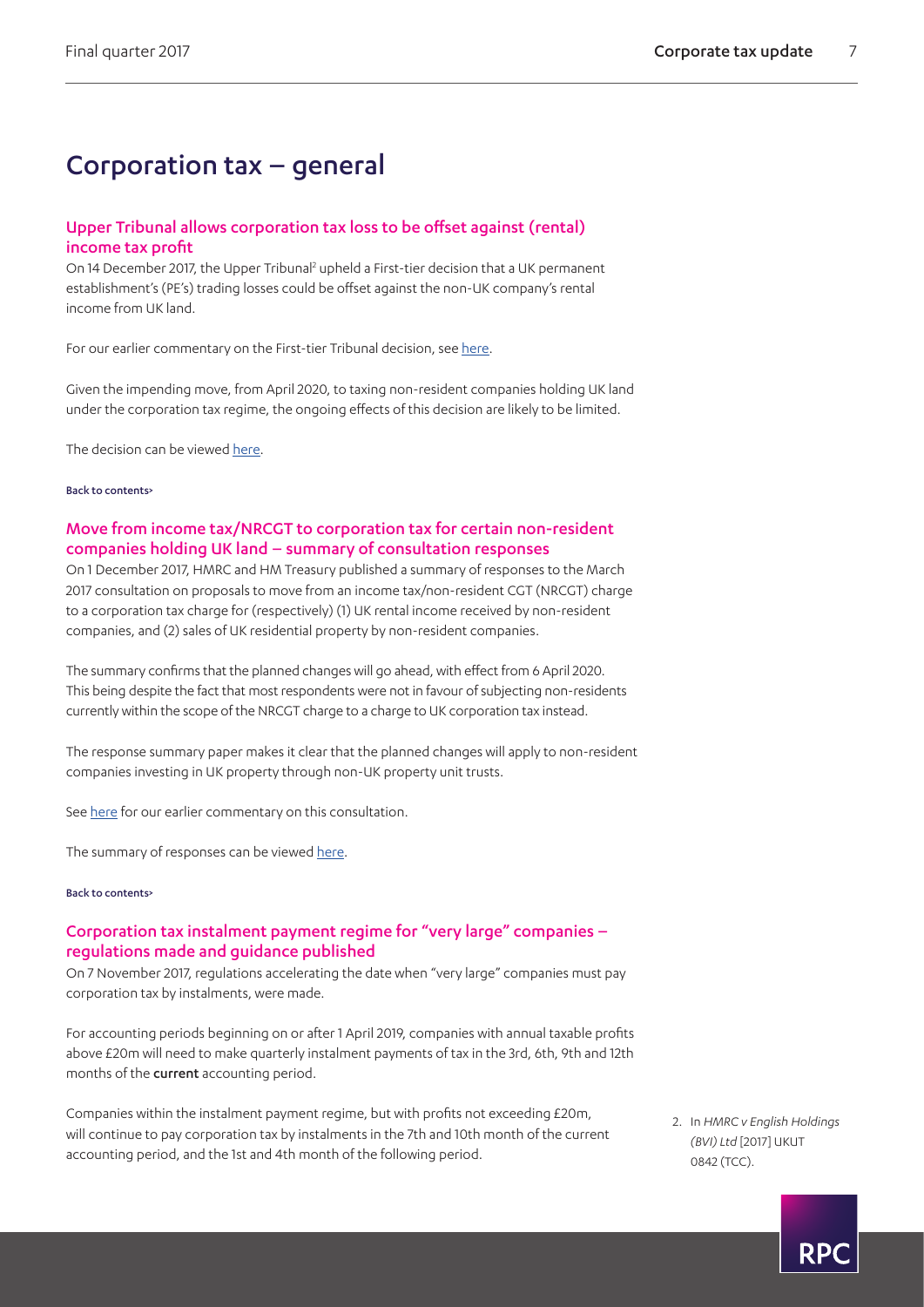On 21 November 2017, HMRC published guidance on the accelerated quarterly instalment payment dates for these "very large" companies.

The regulations can be viewed [here.](http://www.legislation.gov.uk/uksi/2017/1072/contents/made)

The guidance can be viewed [here.](https://www.gov.uk/government/publications/corporation-tax-payments-by-very-large-companies-technical-guidance)

#### [Back to contents>](#page-0-0)

#### <span id="page-7-0"></span>Draft HMRC guidance published on new corporation tax losses regime

On 7 November 2017, HMRC published draft guidance on the commencement rules for the new corporation tax losses regime which took effect from 1 April 2017.

The draft guidance considers the position under the new regime for companies with accounting periods that straddle 1 April 2017, and how profits, losses or deductions of such companies should be apportioned between the deemed pre- and post- commencement accounting periods.

The draft guidance can be viewed [here](https://www.gov.uk/government/publications/reform-of-corporation-tax-loss-relief-draft-guidance-on-commencement-provisions).

#### [Back to contents>](#page-0-0)

## Upper Tribunal confirms that appointment of receivers results in "degrouping" for corporation tax group relief purposes

On 4 October 2017, the Upper Tribunal held<sup>[3](#page-7-1)</sup> that from the date of appointment of receivers over a (would-be surrendering) group company, it was no longer grouped with a would-be claimant company for corporation tax group relief purposes.

Our earlier commentary on the First-tier Tribunal decision in this case can be viewed [here.](https://www.rpc.co.uk/perspectives/tax-take/corporate-tax-update-second-quarter-2016)

At issue before the Tribunal was:

- whether the shareholders of the group's ultimate parent company ceased to have "control<sup>["4](#page-7-2)</sup> of the group company once the receivers were appointed?
- whether the appointment of receivers is an "arrangement"<sup>5</sup> that could potentially de-group the companies?

The Upper Tribunal held that, despite the fact that the receivers' powers were extensive, the receivers did not "control" the company, as the document pursuant to which they were appointed (the debenture) was not a constitutional document akin to articles of associated (as required by section 1124 CTA 2010). However, upon the receivers' appointment, the ultimate parent shareholders lost "control" of the group company as they could no longer secure that the company's affairs were conducted in accordance with their wishes. It was, in the Tribunal's view, irrelevant that by this reasoning no-one exercised "control" of the company once the receivers were appointed.

On the "arrangements" issue, the Tribunal held that this had a wide meaning and would encompass both the appointment of receivers and entry into the debenture. Only upon appointment however did it become the case that the would-be claimant company was controlled by persons who no longer had control of the would-be surrendering company (thereby denying group relief).

The decision can be viewed [here.](https://assets.publishing.service.gov.uk/media/59d4f98fe5274a401addb3c0/Farnborough_Airport_Properties_v_HMRC_.pdf)

- <span id="page-7-1"></span>3. In *Farnborough Airport Properties Company Ltd & Anor v HMRC* [2017] UKUT 394 (TCC).
- <span id="page-7-2"></span>4. Pursuant to section 1124  $CTA 2010$
- <span id="page-7-3"></span>5. For section 154 CTA 2010 purposes.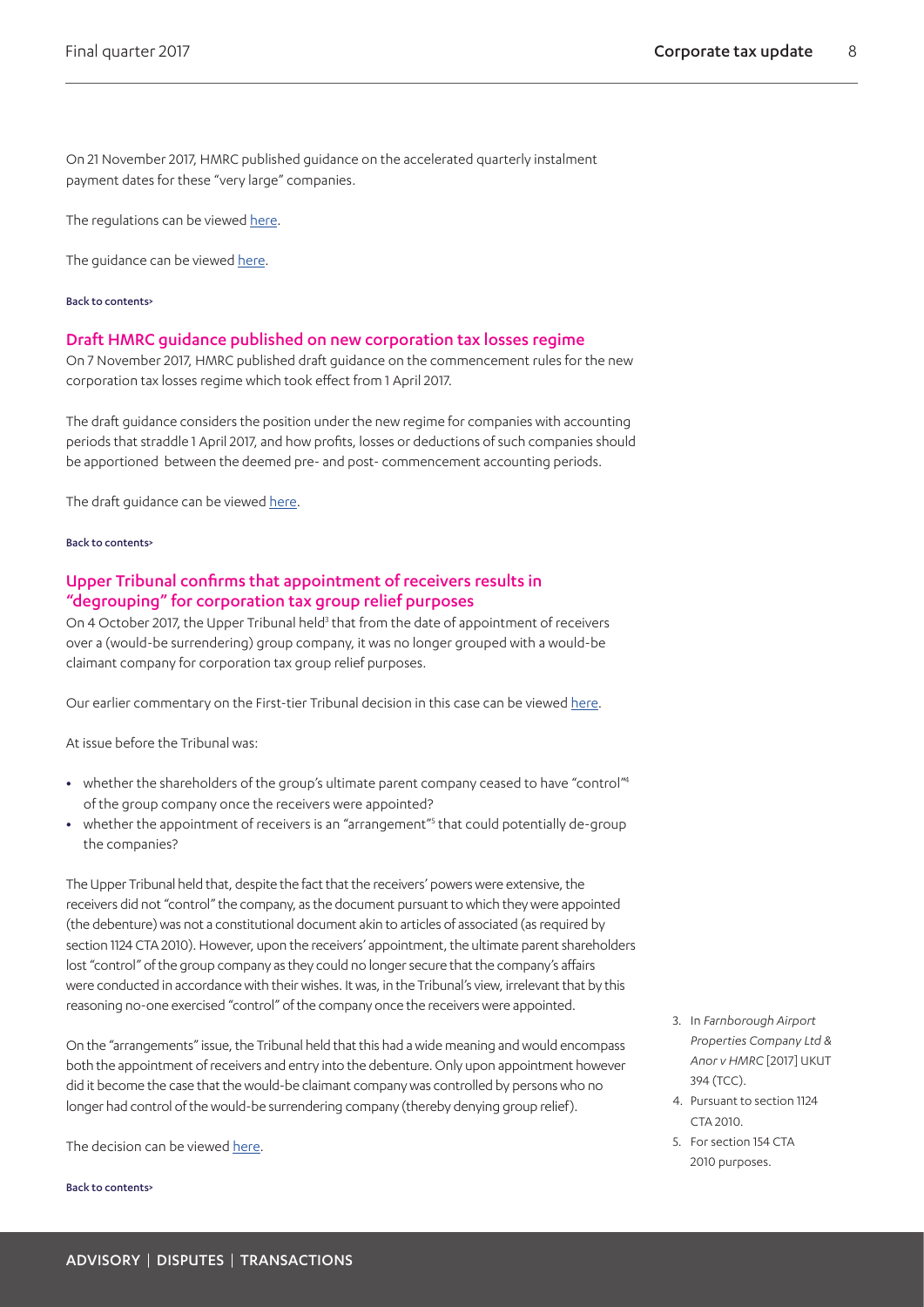## **VAT**

## <span id="page-8-0"></span>Overpaid VAT – *Investment Trust Companies* Supreme Court decision – HMRC Brief published

On 19 December 2017, HMRC published Revenue & Customs Brief 4 (2017) following the Supreme Court's decision in HMRC v The Investment Trust Companies (in liquidation)<sup>6</sup>. Our earlier commentary on this decision can be viewed [here](https://www.rpc.co.uk/-/media/rpc/files/perspectives/tax-take/17595_updt_corporate-tax-quarterly-update-sept-2017_email.pdf).

The new HMRC Brief purports to set out HMRC's view of the Supreme Court judgment, and replaces HMRC Brief 15 (2013). The new Brief essentially summarises the Court's conclusions.

As such, HMRC's publically stated view is now that final consumers cannot make restitutionary claims against HMRC for overpaid VAT that they have not been able to recover from their suppliers, save in "extremely limited" circumstances. HMRC have declined to offer any examples or further guidance as to when recovery of overpaid VAT from a supplier might be "impossible or excessively difficult", acknowledged by the Supreme Court as a caveat to its decision on the possibility of restitutionary claims by consumers.

The HMRC Brief can be viewed [here.](https://www.gov.uk/government/publications/revenue-and-customs-brief-4-2017-judgment-of-the-supreme-court-in-investment-trust-companies/revenue-and-customs-brief-4-2017-judgment-of-the-supreme-court-in-investment-trust-companies)

#### [Back to contents>](#page-0-0)

### <span id="page-8-1"></span>Making tax digital – draft secondary VAT legislation published

On 18 December 2017, HMRC published draft secondary VAT legislation for the implementation of the "making tax digital" project. The draft legislation is open to consultation, and will take effect from 1 April 2019.

The legislation will require businesses with taxable turnover above the VAT registration threshold to keep and preserve digital records and provide VAT returns using compatible software.

At the same time, a draft VAT Notice was published.

The draft legislation and VAT Notice can be viewed [here.](https://www.gov.uk/government/consultations/draft-legislation-the-value-added-tax-amendment-regulations-2018)

#### [Back to contents>](#page-0-0)

## <span id="page-8-2"></span>No VAT recovery for input tax on providing deposit accounts – Court of Appeal decision

On 13 December 2017, the Court of Appeal held<sup>7</sup> that a bank could not recover input VAT incurred on provision of its deposit accounts.

The bank wished to recover certain VAT costs incurred in connection with a deposit-taking business. The bank argued that it was not providing any supply at all (it was the mere recipient of a loan from the customer). HMRC's view was that the bank was providing (exempt) banking services.

The Court considered the nature of the services provided by the bank, and concluded that the provision of a current account is the provision of a banking service even if the current account

- <span id="page-8-3"></span>6. [2017] UKSC 29.
- <span id="page-8-4"></span>7. In *ING Intermediate Holdings Ltd v HMRC* [2017] EWCA Civ 2111.

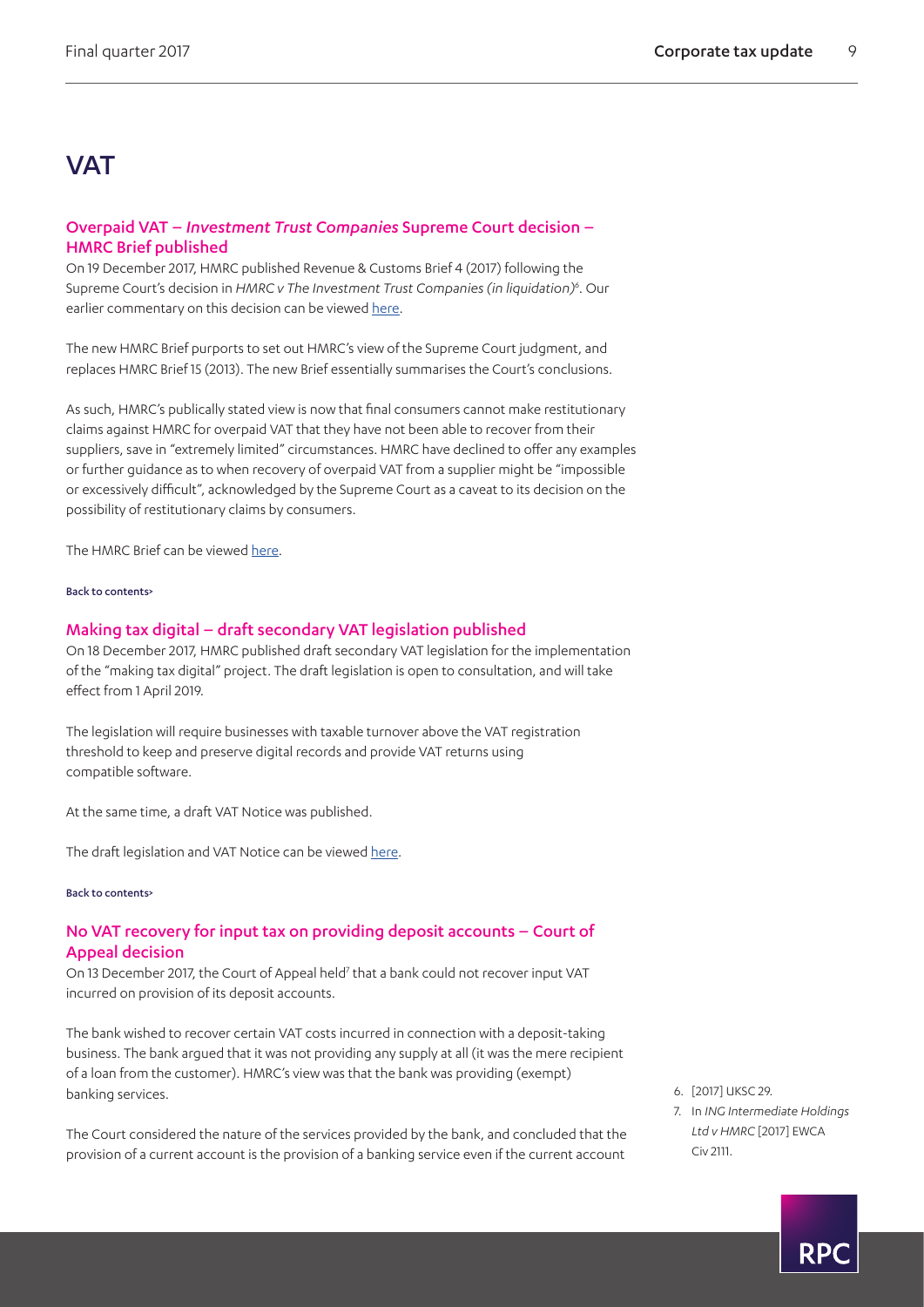is always in credit. The bank argued, unsuccessfully, that any service it provided was different to that provided by most banks (e.g. there were no walk-in branches, ATMs or credit/debit cards) and the methods of paying in and withdrawing money were more restricted than is usually the case. The Court held, however, that the facilities provided by the bank (i) were valued by depositors, (ii) went beyond that which would be provided by a mere borrower to a mere lender, and (iii) were not "peripheral" to the deposit transaction.

As the bank provided exempt banking services, the Court accordingly held that the related input tax was irrecoverable. The Court (approving the earlier finding that there was in fact a barter transaction) rejected the bank's secondary argument that, even if providing exempt banking services, they were not provided for consideration.

The decision can be viewed [here.](http://www.bailii.org/ew/cases/EWCA/Civ/2017/2111.html)

#### [Back to contents>](#page-0-0)

## <span id="page-9-0"></span>HMRC clarifies position on impact of retaining existing buildings for VAT zero-rating treatment of construction services

On 2 December 2017, HMRC published VAT Information Sheet 07/17 which explains HMRC policy on the application of VAT to the construction of buildings where part of the existing building is retained. This follows on from three recent Upper Tribunal decisions<sup>8</sup>.

If an existing building on a development site is not fully "demolished to ground level", then care needs to be taken to ensure that construction of a new residential or other qualifying building can qualify for VAT zero-rating treatment. Broadly, the law requires that, in order to obtain zero-rating treatment, any retained façade is a "condition or requirement of statutory planning consent or similar permission".

In the VAT Information Sheet:

- **•** HMRC define a façade as the exterior wall of a building most likely to be seen by passers-by. This, however, does not include all exterior walls; the wall has to be designed to a higher standard than other exterior walls thereby having some aesthetic merit.
- **•** HMRC no longer require retention of a façade to be an explicit condition in the planning permission. Instead, HMRC accept that zero-rating can be available (without an explicit condition) provided there is documentary evidence that retention of the façade was clearly envisaged in plans that have been seen and endorsed by the local planning authority (LPA).
- **•** Although "demolished to ground level" requires that no part of the original building remains standing above ground level, HMRC will accept (following the decision in *Boxmoor*) that a "de minimis" part of the building may remain standing (and not, of itself, prevent zerorating treatment).

The HMRC Information Sheet can be viewed [here.](https://www.gov.uk/government/publications/vat-information-sheet-0717-construction-services-and-zero-rated-relief/vat-information-sheet-0717-construction-services-and-zero-rated-relief)

#### [Back to contents>](#page-0-0)

## <span id="page-9-1"></span>VAT grouping consultation – HMRC publishes summary of responses

On 1 December 2017, HMRC published a summary of responses to its December 2016 VAT grouping consultation. The catalyst for the consultation was development in European case law and, in particular, the ECJ decisions in *Larentia + Minerv[a9](#page-9-3)* and *Skandi[a10](#page-9-4)*.

<span id="page-9-2"></span>8. *Astral Construction Ltd*  [2015] UKUT 0021; *Boxmoor Construction Ltd* [2016] UKUT 0091; *J3 Building Solutions Ltd* [2017] UKUT 0253.

<span id="page-9-4"></span><span id="page-9-3"></span>9. C-108/14. 10. C-7/13.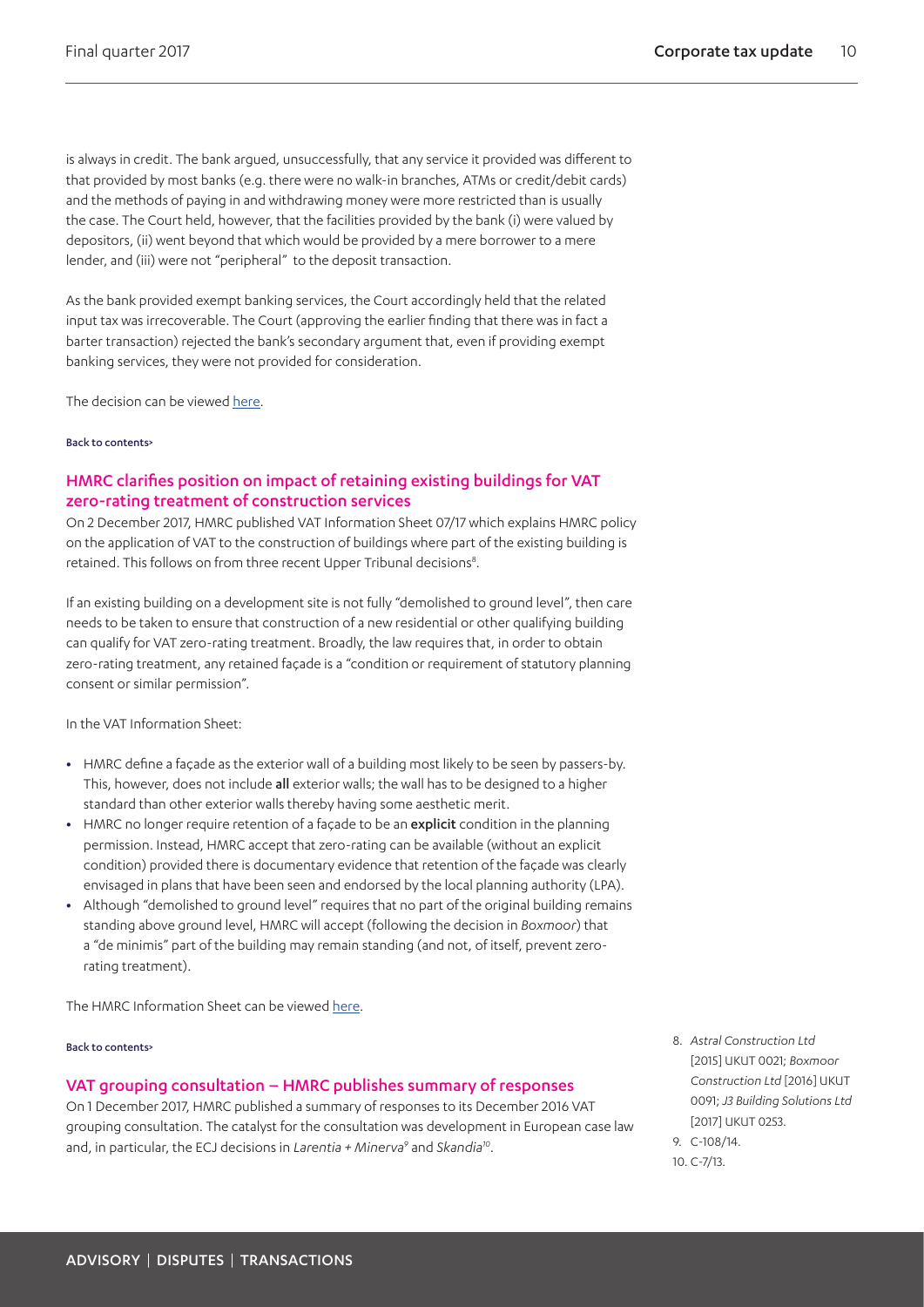The government's response, as detailed in the latest paper, is that further work on this area is required. In terms of the tests required to be met for VAT grouping treatment, the government has stressed that all three current tests (financial, economic and organisational) should, in its view, be met in order for VAT group treatment to be granted (and maintained). Any changes in this area may require further consultation. The government also appears unwilling to widen the VAT grouping rules if the effect is a reduction in revenue. The government has committed to providing greater clarity as to VAT group eligibility for certain types of partnership.

The government's stated view is that the VAT grouping and cost sharing exemption rules should be treated entirely separately (and that there are no plans to consider the interaction between these two areas of VAT law).

The summary of responses can be viewed [here](https://www.gov.uk/government/consultations/scope-of-vat-grouping).

#### [Back to contents>](#page-0-0)

## <span id="page-10-0"></span>OTS publishes report on VAT simplification

On 7 November 2017, the Office of Tax Simplification (OTS) published its report on potential "simplifications" to the UK VAT system.

The report contains a number of recommendations but the "dominant issue" coming out of the review is the VAT threshold which, in the UK, is the highest in the EU. According to the OTS the current VAT threshold creates a "significant cliff-edge", distorting behaviour and resulting in a bunching of businesses just below the current £85,000 turnover level. The report looks at both lowering and increasing the current threshold, and the pros and cons this might entail.

The report also considers a number of technical areas such as partial exemption, the capital goods scheme and the option to tax land and buildings.

Not surprisingly, Brexit looms large over the findings of the OTS in this area. The report states that "Brexit may present an opportunity to consider areas which could be clarified, simplified, or just made easier…this review does not embrace aspects of the VAT system which are part of the Brexit negotiations, such as financial services…".

The report can be viewed [here.](https://www.gov.uk/government/publications/ots-report-on-routes-to-simplification-for-vat-is-published)

#### [Back to contents>](#page-0-0)

## <span id="page-10-1"></span>HMRC changes policy on VAT treatment of pension fund management services supplied by insurers

On 5 October 2017, HMRC announced<sup>11</sup> the withdrawal of its policy treating supplies of pension fund management services by regulated insurers as VAT-exempt.

HMRC policy had been to allow all pension fund management services provided by regulated insurance companies to be exempt from VAT. This was despite the fact that, since the ECJ decision in *Card Protection Plan*, it has been clear that the insurance exemption should properly apply only to the underwriting of risk and not to other supplies made by insurers.

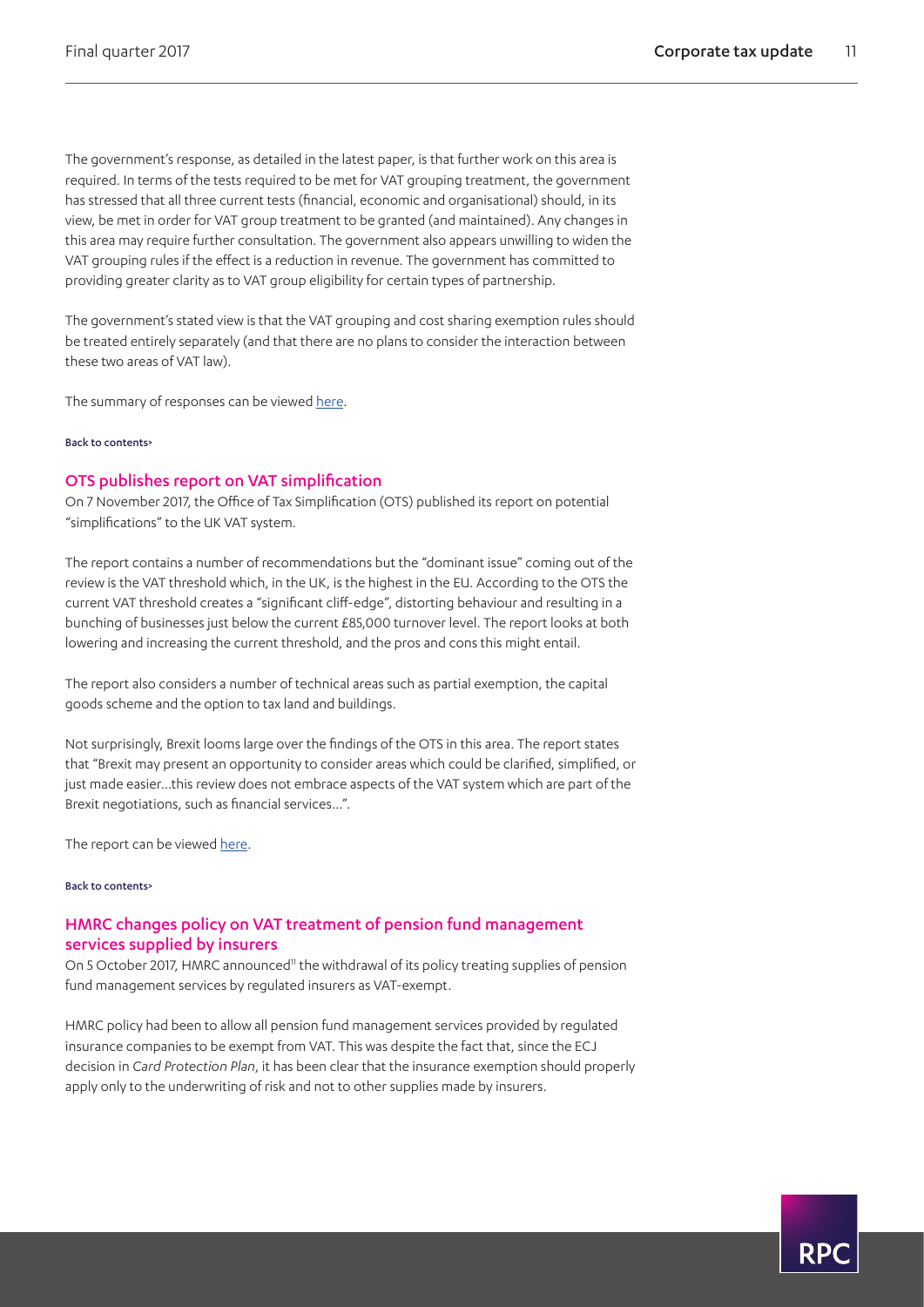The Brief states that HMRC is updating its policy to reflect the settled case law. The policy of allowing insurers to treat their supplies of pension fund management services as VAT exempt in all cases is being discontinued, from 1 April 2019. Going forward, the VAT treatment will depend on whether the pension scheme is a special investment fund (SIF) for VAT purposes (in which case, the supply of management services will be exempt). Defined contribution pension funds should qualify as SIFs, attracting VAT exemption.

<span id="page-11-0"></span>The HMRC Brief can be viewed [here.](https://www.gov.uk/government/publications/revenue-and-customs-brief-3-2017-vat-treatment-of-pension-fund-management-services/revenue-and-customs-brief-3-2017-vat-treatment-of-pension-fund-management-services)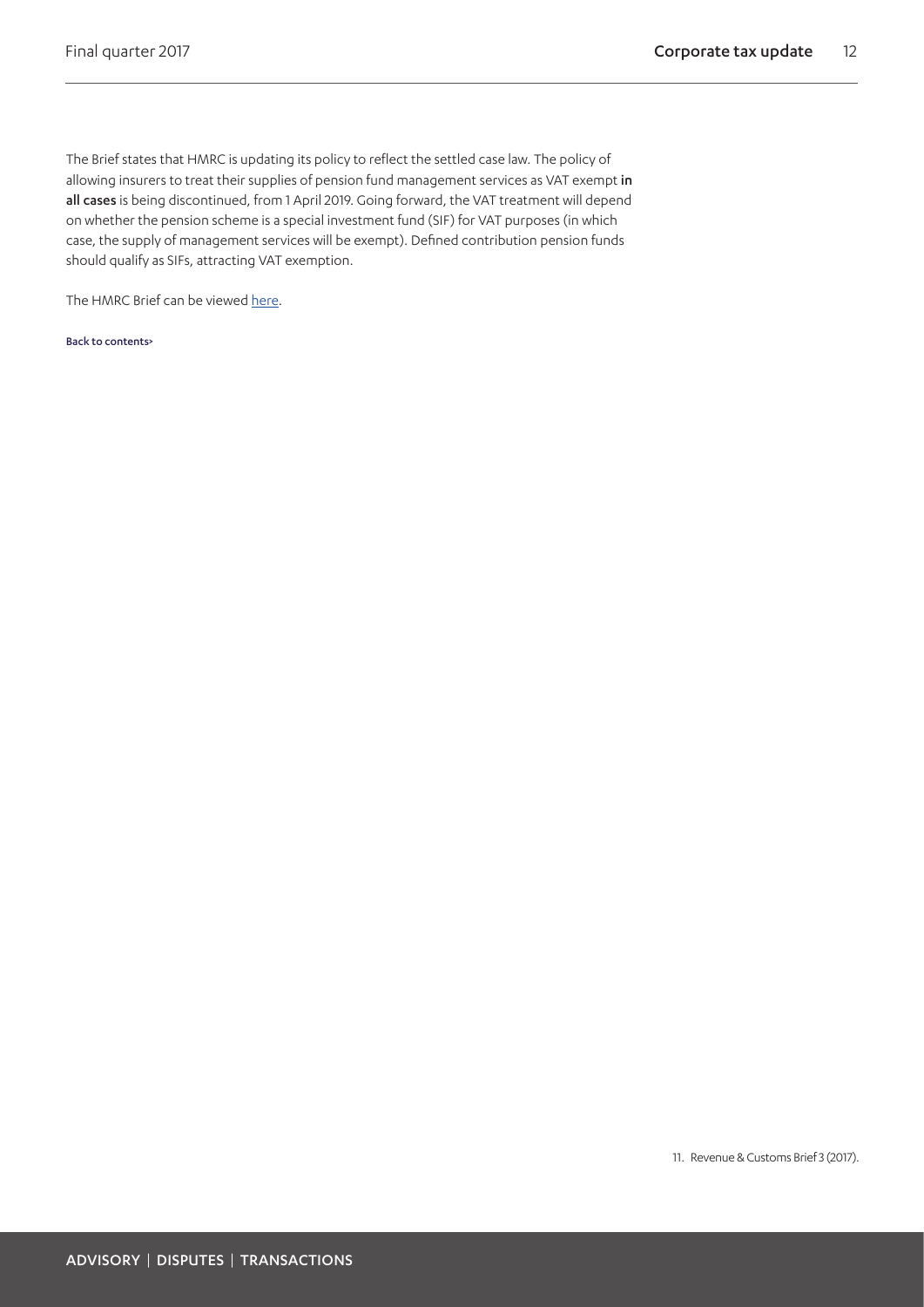## Stamp taxes

## ECJ holds that UK's 1.5% stamp duty charge on transfer to clearance service for sole purpose of listing existing shares, or offering new shares, is contrary to EU law

On 19 October 2017, the ECJ held<sup>[12](#page-12-0)</sup> that UK legislation imposing a 1.5% stamp duty charge on transfers of shares to clearance services (section 70 Finance Act 1986) was contrary to EU law, where the transfer took place for the sole purpose of (1) listing the shares on a stock exchange, or (2) offering new shares for purchase.

Air Berlin (AB), incorporated in the UK, in 2006 undertook an IPO on the Frankfurt Stock Exchange. In order to do so, as required under German law, legal title to all of AB's existing ordinary shares (including those not to be offered as part of the IPO) had to be transferred to Clearstream in Frankfurt. Under UK law (section 70 of FA 1986) this gave rise to stamp duty of 1.5% on the market value of the shares.

Then, a few years later in 2009, AB issued a further tranche of new shares. Again, it was necessary to first transfer legal title to the new shares to Clearstream Frankfurt. HMRC again charged stamp duty at 1.5% of the market value of the shares.

The ECJ has now found that each of these charges are contrary to EU law as:

- **•** In respect of the 2006 IPO, there was no change in the beneficial ownership of the shares. The transfer was merely incidental, integral to the act of listing the shares on the Frankfurt Stock Exchange. A charge to stamp duty would therefore be contrary to Article 11 of Directive 69/335.
- **•** In 2009, although the transfer of legal title was subsequent to the issue of the new shares, Article 5 of Directive 2008/7 precluded the taxation of any new issue of shares which must also preclude tax on the first acquisition of shares immediately consequent upon their issue.

HMRC has accepted that the section 70 charge cannot apply to share issues (see [here\)](http://webarchive.nationalarchives.gov.uk/20140206152348/http://www.hmrc.gov.uk/so/sdrt-hsbc-holdings.pdf) but, so far, has maintained that previous decisions in this area have no bearing on transfers of shares to clearance services (and depositary receipt systems) that are not an integral part of a share capital issue. This ECJ decision suggests that HMRC may lose the group litigation order granted to resolve this issue.

The decision can be viewed [here.](http://www.bailii.org/eu/cases/EUECJ/2017/C57316.html)

[Back to contents>](#page-0-0)

<span id="page-12-0"></span>12. In *Air Berlin plc v HMRC* (Case C-573/16) EU:C:2017:772.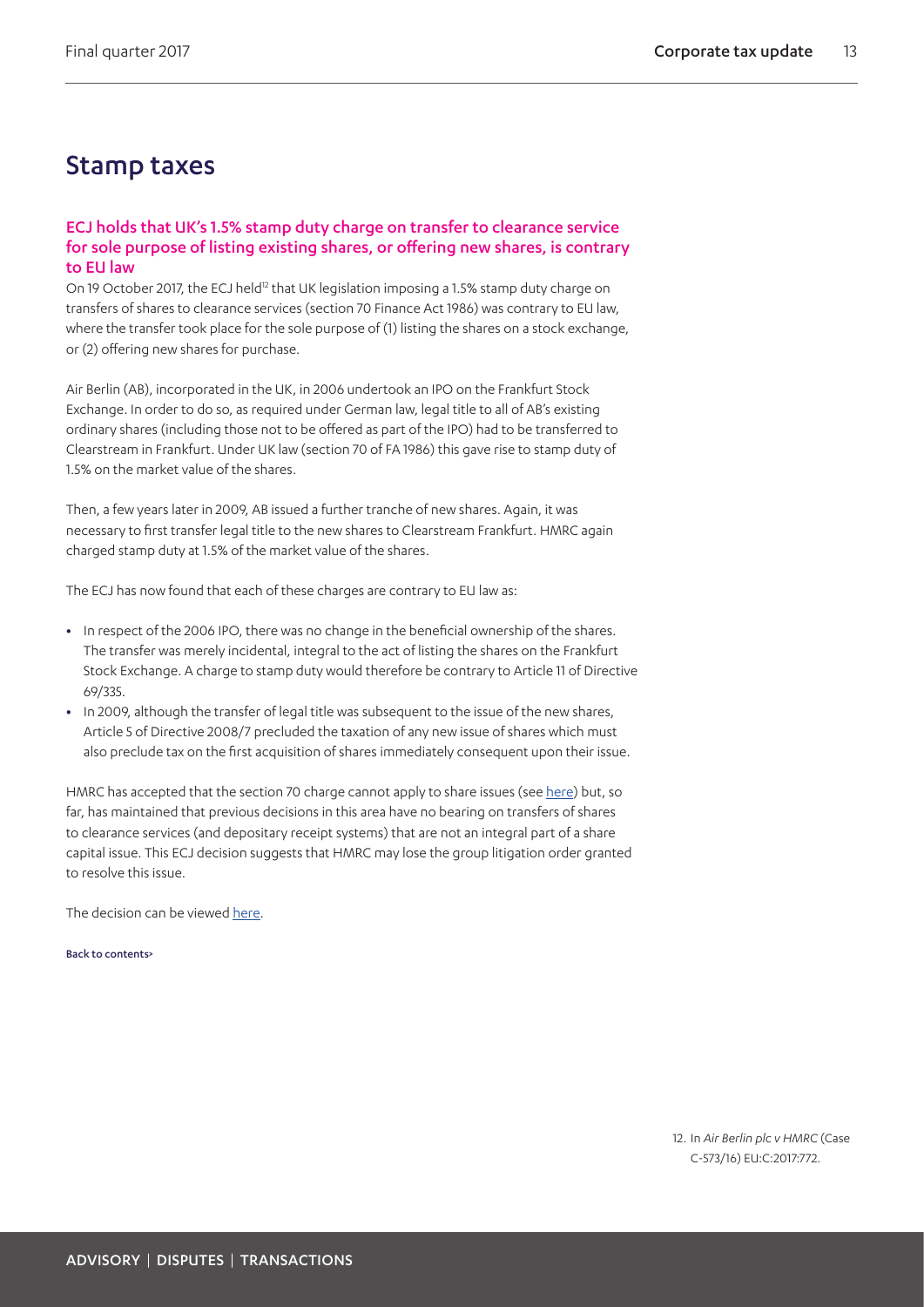## International

## <span id="page-13-0"></span>European Commission to refer Ireland to ECJ over €13bn illegal state aid to Apple

On 4 October 2017, the European Commission announced its decision to refer Ireland to the ECJ over its failure to recover up to €13bn, plus interest, from Apple.

For our earlier commentary on the Commission's finding that Ireland had granted illegal state aid to Apple, see [here.](https://www.rpc.co.uk/perspectives/tax-take/corporate-tax-update-third-quarter-2016)

The strict deadline for Ireland to implement the Commission's original finding was 3 January 2017. In the Commission's view, Ireland has failed to make sufficient progress in recovering the amount. The appeals against the Commission's findings brought by both Ireland and Apple do not "stop the clock" as far as the required recovery is concerned.

The Commission press release can be viewed [here.](http://europa.eu/rapid/press-release_IP-17-3702_en.htm)

#### [Back to contents>](#page-0-0)

### European Commission decision on Amazon's tax treatment in Luxembourg

On 4 October 2017, the European Commission announced its decision that Amazon had been granted illegal state aid by Luxembourg pursuant to a 2003 tax ruling. All Amazon's European sales, and related profits, were recorded in Luxembourg (through its Luxembourg-incorporated operating company (OpCo)). The amount of illegal state aid (ie the amount of tax unpaid as a result of the illegal state aid) has been estimated by the Commission at €250m, plus interest.

This is the latest finding of the Commission coming out of its investigation, commenced in 2013, into whether tax rulings issued by certain member states amount to the granting of illegal state aid to certain high-profile multinational groups.

Essentially, the Commission has decided that the tax ruling issued to Amazon allowed it to pay less tax than other companies subject to the same tax rules in Luxembourg (for the period from May 2006, when the structure was implemented, to June 2014, when Amazon changed the structure). According to the Commission, the endorsement by the Luxembourg tax authority of an "inflated" royalty payment from OpCo to another Luxembourg Amazon subsidiary (a limited partnership not subject to tax under Luxembourg law), enabled Amazon to shift the vast majority of its (otherwise taxable) profits outside the scope of the Luxembourg tax net. The Luxembourg limited partnership licensed intellectual property rights to OpCo.

The Commission press release can be viewed [here.](http://europa.eu/rapid/press-release_IP-17-3701_en.htm)

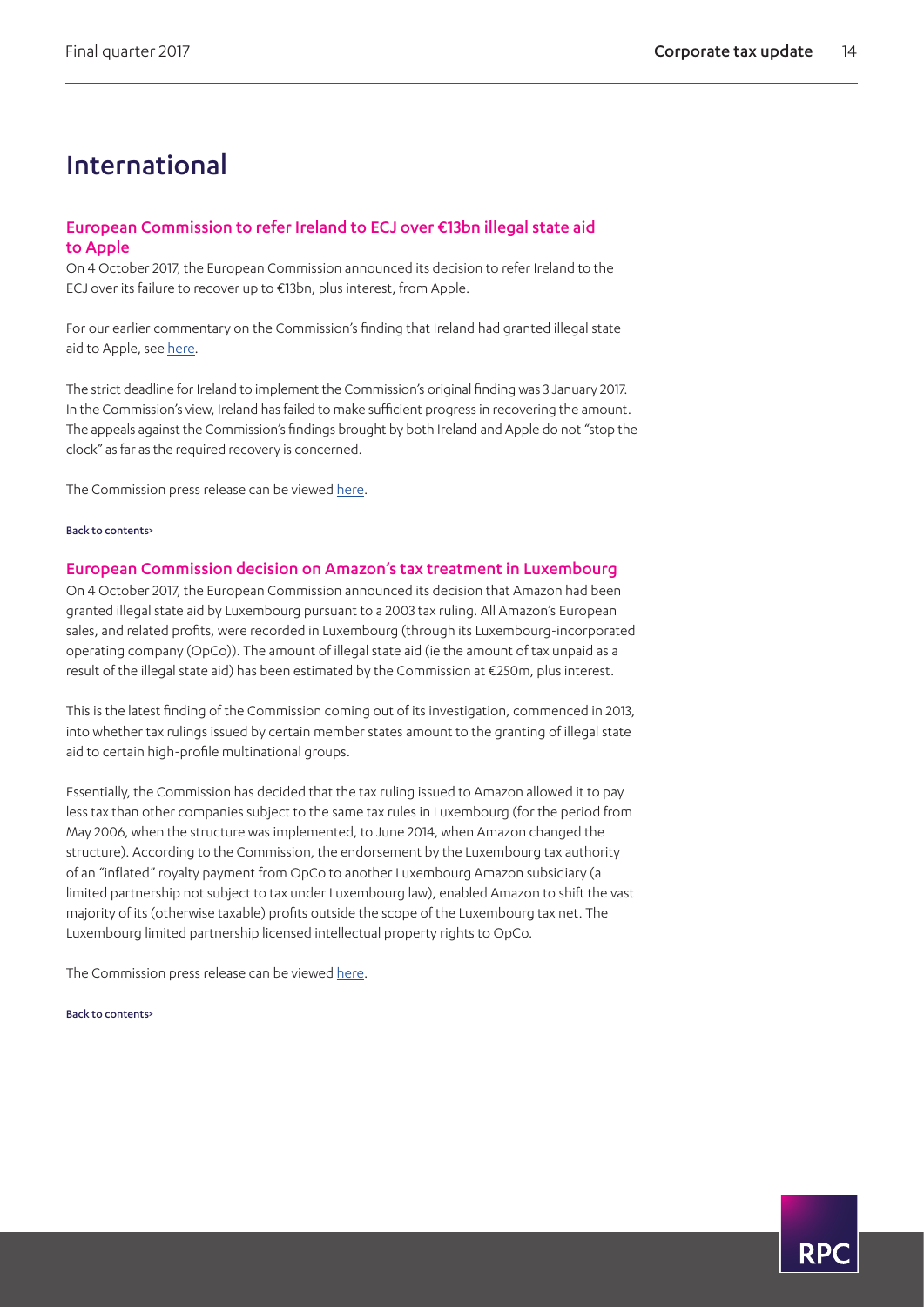## **Miscellaneous**

## Court of Appeal rules that statutory interest payable on an insolvency is subject to UK withholding tax (reversing earlier decision)

On 19 December 2017, the Court of Appeal held<sup>13</sup> that statutory interest payable on an insolvency (under rule 2.88(7) IR 1986) is "yearly interest" for UK tax purposes. Such statutory interest is therefore subject to UK withholding tax (20%). The Court's decision reversed the earlier High Court decision.

The facts of the case are somewhat unusual (it related to the Lehman Brothers insolvency) in that there was a substantial surplus in the administration and the statutory interest was estimated at £5bn.

The Court was not persuaded by arguments, successful before the High Court, that interest could not be "yearly" if it did not accrue over time and was not capable of recurrence.

The decision can be viewed [here.](http://www.bailii.org/cgi-bin/format.cgi?doc=/ew/cases/EWCA/Civ/2017/2124.html&query=(%5b2017%5d)+AND+(EWCA)+AND+(Civ)+AND+(2124))

#### [Back to contents>](#page-0-0)

## <span id="page-14-0"></span>Further GAAR Advisory Panel opinions published

On 11 December 2017, the General Anti-Abuse Rule (GAAR) Advisory Panel published a further opinion, concluding that a scheme designed to exploit the close company "loans to participators" legislation was abusive.

The taxpayers argued that the arrangements in question, which involved the use of two offshore trusts with a Cyprus company (associated with the scheme promoter) as sole trustee, had the effect that (1) no loans to participator charge arose as the loan in question was repaid, and (2) the distributions tax charge is not engaged as no value was extracted from the company. The Panel had "no difficulty" in reaching its unanimous conclusion that, taking into account the relevant GAAR criteria, entering into the arrangements involved in the scheme was not a reasonable course of action.

At the same time, the Panel published further opinions on schemes largely similar to those the subject of the Panel's first published opinion (on which, see our earlier commentary, [here](https://www.rpc.co.uk/perspectives/tax-take/corporate-tax-update-third-quarter-2017).

The Panel opinions (and further details as to the arrangements in question) can be viewed [here](https://www.gov.uk/government/collections/tax-avoidance-general-anti-abuse-rule-gaar).

## Consultation on "tackling the hidden economy" proposals to require tax registration checks for public sector licences

On 8 December 2017, HMRC published a consultation on proposals to require evidence of tax compliance before the grant of certain licences by public sector bodies.

The consultation paper proposes "conditionality", whereby a grant by a public sector body of a licence to trade would be conditional on the provision of evidence of tax registration by the applicant. Private security, waste management, scrap metal dealers, taxis and private hire vehicles, houses in multiple occupation, and street trading and market stalls would be the first sectors covered. 13. In *HMRC v Lomas and others*

<span id="page-14-1"></span>[2017] EWCA Civ 2124.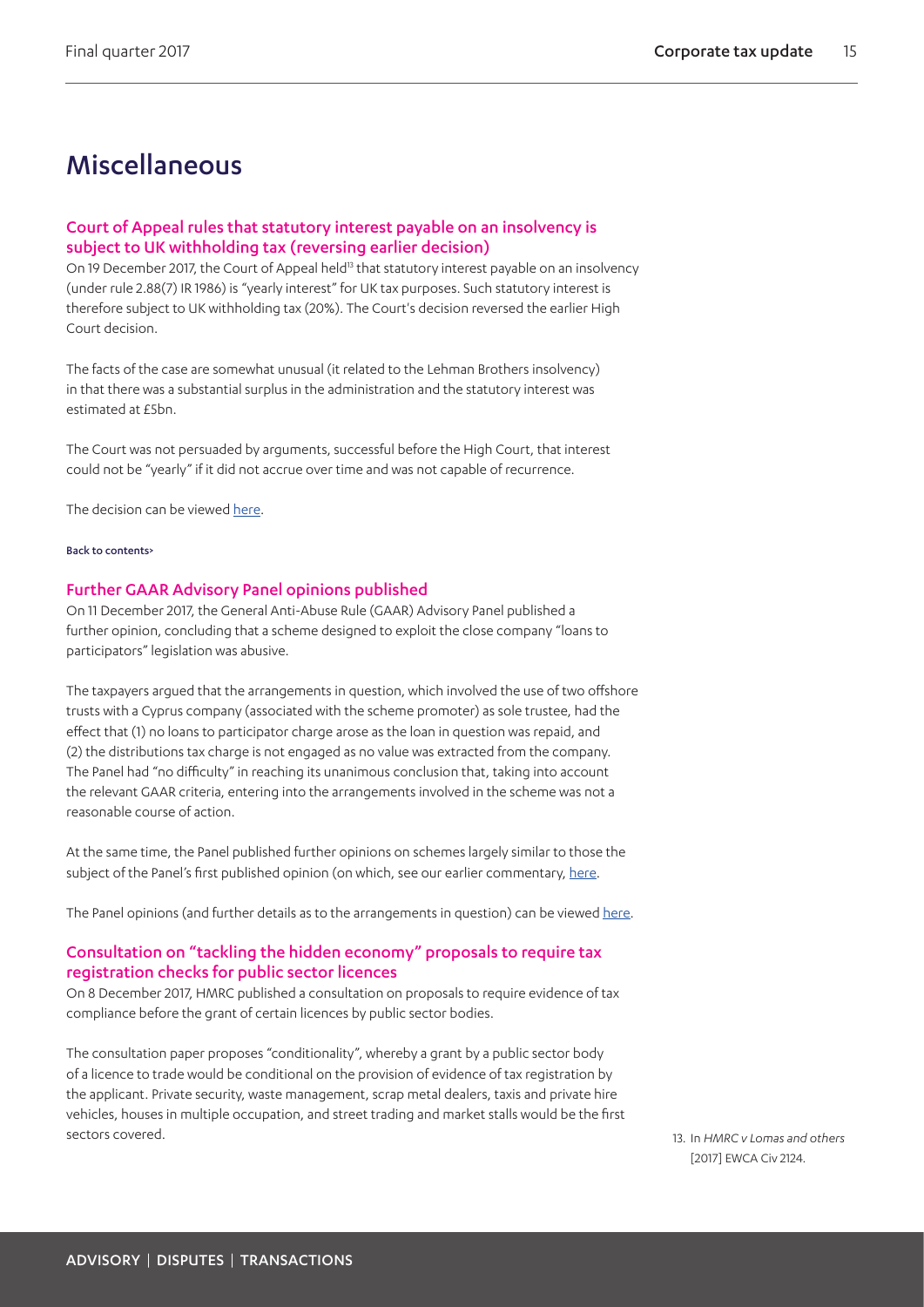The evidence required might include registration for corporation tax, self-assessment and employee enrolment into PAYE.

The closing date for comments is 2 March 2018; draft legislation will follow thereafter. No date for implementation has yet been set.

The consultation paper can be viewed [here.](https://www.gov.uk/government/consultations/tackling-the-hidden-economy-public-sector-licensing)

[Back to contents>](#page-0-0)

#### <span id="page-15-0"></span>DPT judicial review – Court of Appeal upholds decision to refuse permission

On 2 November 2017, the Court of Appeal<sup>14</sup> upheld the High Court's decision to refuse permission for judicial review of HMRC's issuance of a Diverted Profits Tax (DPT) charging notice.

For our earlier commentary on the High Court decision, see [here.](https://www.rpc.co.uk/perspectives/tax-take/corporate-tax-update-second-quarter-2017)

The decision can be viewed [here.](http://www.bailii.org/ew/cases/EWCA/Civ/2017/1716.html)

[Back to contents>](#page-0-0)

#### <span id="page-15-1"></span>HMRC updates its Litigation and Settlement Strategy (LSS)

On 30 October 2017, HMRC published an updated version of its Litigation and Settlement Strategy (LSS).

The LSS and associated commentary governs HMRC's approach to settling tax disputes, whether through negotiation or civil litigation. Corresponding revisions have been made to the detailed "Code of governance for resolving tax disputes". The core approach remains the same, although there are changes to take greater account of behavioural factors and shift the emphasis in some areas.

The commentary can be viewed [here](https://www.gov.uk/government/publications/litigation-and-settlement-strategy-lss).

[Back to contents>](#page-0-0)

<span id="page-15-2"></span>14. In *Glencore Energy UK Limited.*